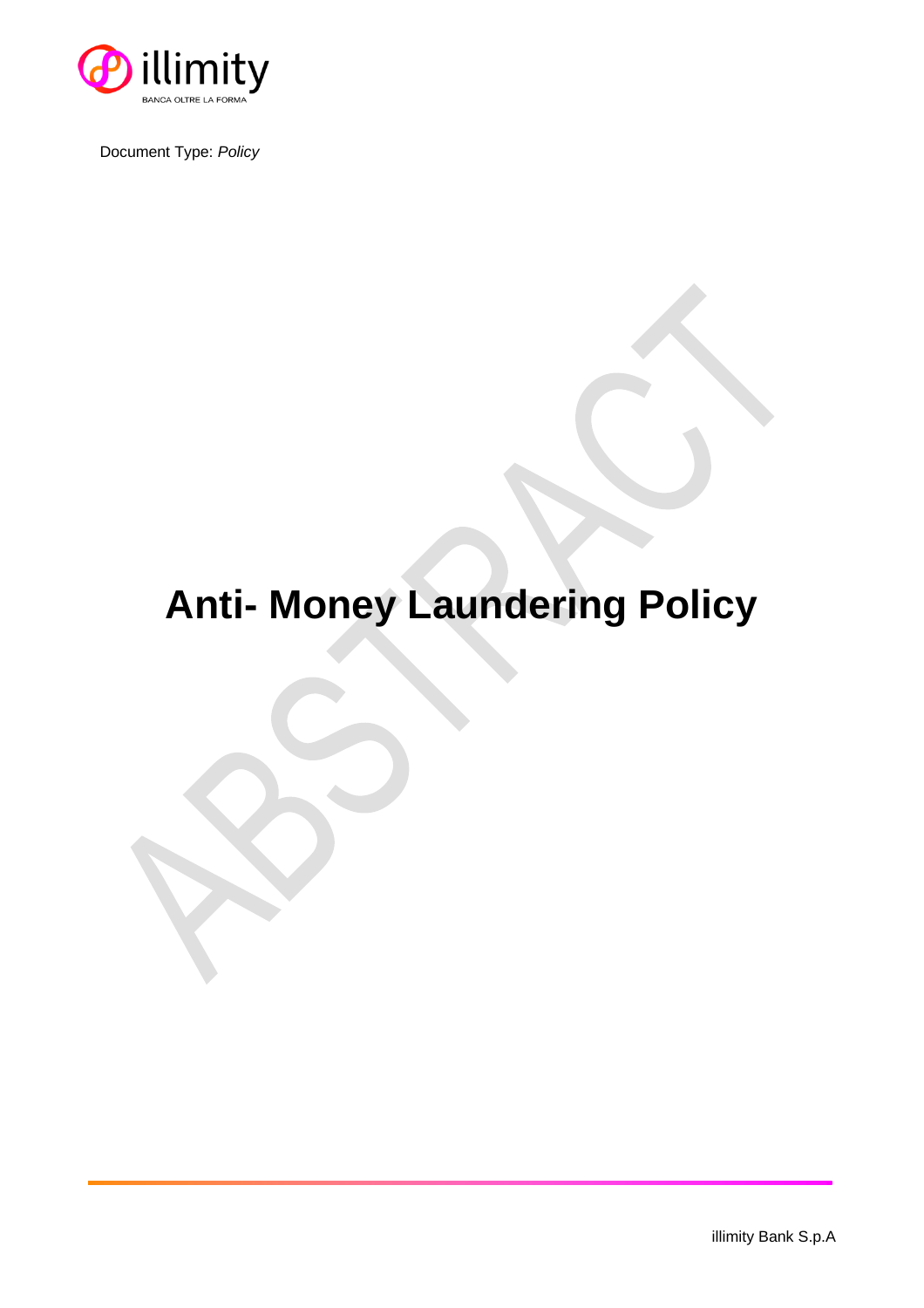

|                | <b>Contents</b> |                                                                                                        |                |
|----------------|-----------------|--------------------------------------------------------------------------------------------------------|----------------|
| <u>1.</u>      |                 |                                                                                                        |                |
|                |                 |                                                                                                        |                |
| 2.             |                 |                                                                                                        |                |
| 3 <sub>1</sub> |                 |                                                                                                        |                |
| 4.             |                 |                                                                                                        |                |
| 5.             |                 |                                                                                                        |                |
|                |                 |                                                                                                        |                |
|                |                 |                                                                                                        |                |
|                | 5.2.1           |                                                                                                        |                |
|                | 5.2.2           |                                                                                                        |                |
|                | 5.2.3           |                                                                                                        |                |
|                | definito.       | 5.3 ROLES AND RESPONSIBILITIES OF THE BUSINESS FUNCTIONS Errore. Il segnalibro non è                   |                |
|                | 5.3.1           |                                                                                                        |                |
|                | 5.3.2           |                                                                                                        |                |
|                | 5.3.3           |                                                                                                        |                |
|                | 5.3.4           |                                                                                                        |                |
|                | 5.3.5           |                                                                                                        |                |
|                | 5.3.6           |                                                                                                        |                |
|                | 5.3.7           |                                                                                                        |                |
|                | 5.3.8           |                                                                                                        |                |
| 6.             |                 | MANAGEMENT OF ANTI-MONEY LAUNDERING AND TERRORIST FINANCING RISKSErrore.<br>segnalibro non è definito. | $\blacksquare$ |
|                | 6.1.            |                                                                                                        |                |
|                | 6.1.1           |                                                                                                        |                |
|                |                 |                                                                                                        |                |
|                | 6.1.3           |                                                                                                        |                |
|                | 6.1.4           |                                                                                                        |                |
|                | 6.1.5           |                                                                                                        |                |
|                | 6.1.6           |                                                                                                        |                |
|                | 6.1.7           |                                                                                                        |                |
|                | 6.1.8           | Relationships and transactions that involve high-risk third party countries37                          |                |
|                | 6.1.9           |                                                                                                        |                |
|                | 6.1.10          |                                                                                                        |                |
|                | 6.1.11          |                                                                                                        |                |
|                | 6.1.12          |                                                                                                        |                |
|                | 6.1.13          |                                                                                                        |                |
|                | 6.1.14          |                                                                                                        |                |
|                |                 |                                                                                                        |                |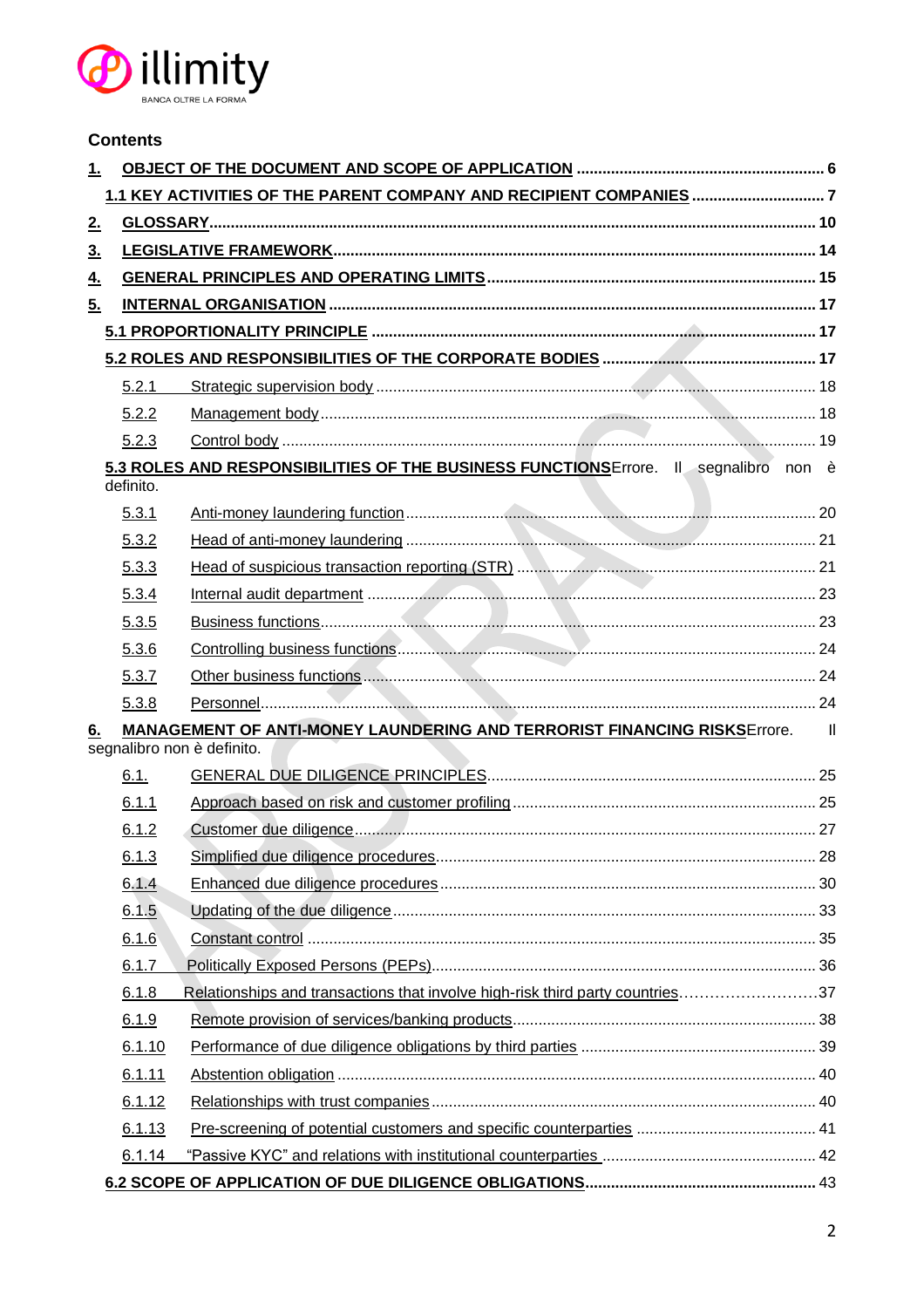

| 6.2.1 |                                                                                                |
|-------|------------------------------------------------------------------------------------------------|
| 6.2.2 |                                                                                                |
| 6.2.3 | Operating approach, including cross-border, to marketing banking products using digital        |
|       |                                                                                                |
|       |                                                                                                |
|       |                                                                                                |
|       |                                                                                                |
| 6.2.4 |                                                                                                |
| 6.2.5 | Operating approach to the purchase and management of tax credits relating to construction,     |
| 6.2.6 |                                                                                                |
| 6.2.7 |                                                                                                |
| 6.2.8 |                                                                                                |
| 6.2.9 | Management of credit alternative investment funds set up for debt restructuring operations. 54 |
|       |                                                                                                |
| 6.4   | GENERAL PRINCIPLES ON THE RETENTION OF DATA AND INFORMATION                                    |
|       |                                                                                                |
|       |                                                                                                |
|       |                                                                                                |
|       |                                                                                                |
|       |                                                                                                |
|       |                                                                                                |
|       |                                                                                                |
|       |                                                                                                |
|       |                                                                                                |
|       |                                                                                                |
|       |                                                                                                |
| 7.    |                                                                                                |
| 8.    |                                                                                                |
|       |                                                                                                |
|       |                                                                                                |
|       |                                                                                                |
|       |                                                                                                |
|       |                                                                                                |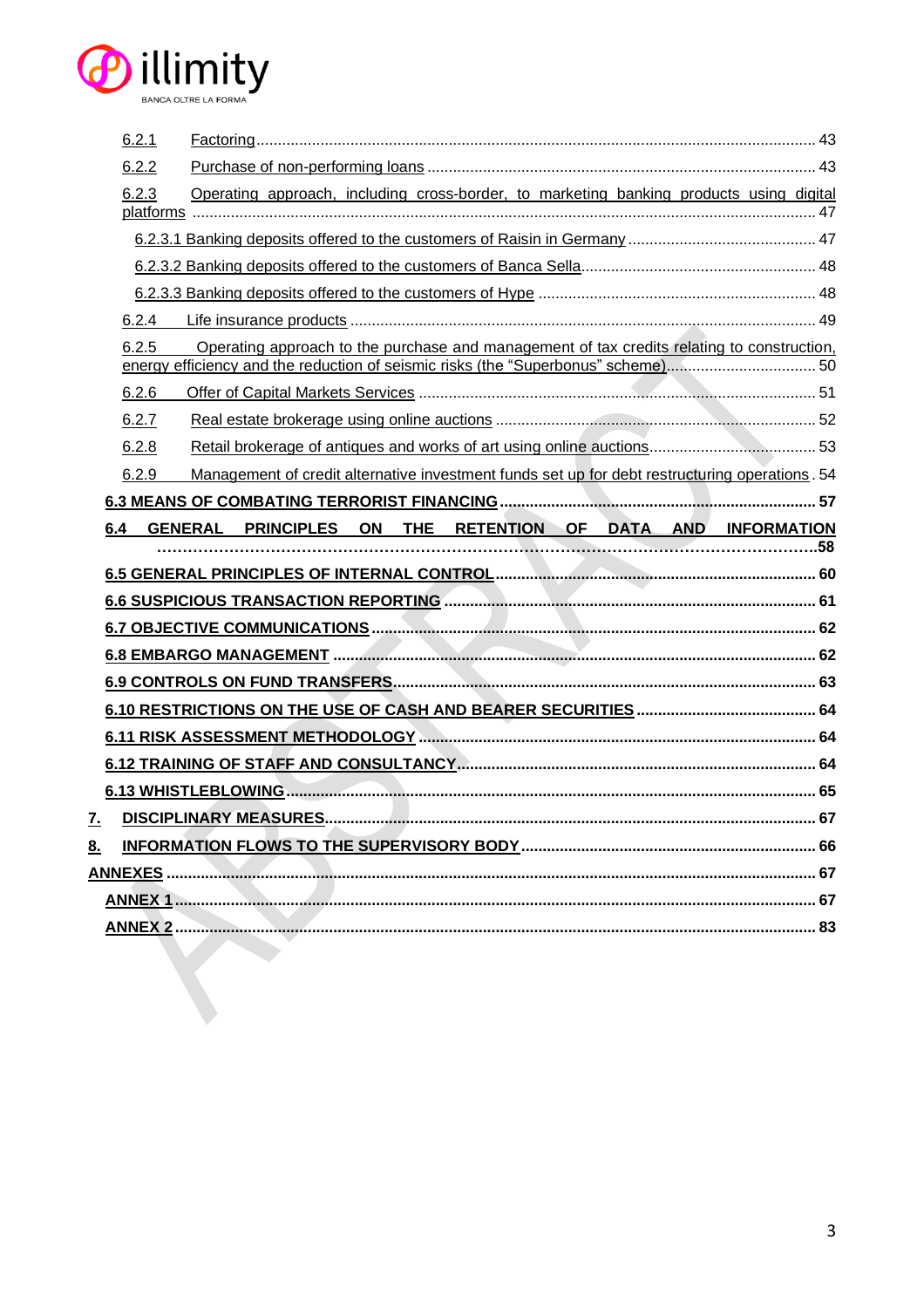

This Policy establishes illimity's system of governance for combating money laundering and terrorist financing by way of a systematic and functional framework based on the Group's active collaboration in preventing these unlawful activities. Specific processes and procedures have been introduced for the obligations regarding a customer due diligence, suspicious transaction reporting, the retention of data and information, risk assessment and management, internal control and assurance of compliance with all the relevant provisions required to prevent and impede the occurrence of transactions connected with money laundering, terrorist financing and embargo violation.

The guidelines established in the Policy by the Parent Company are of a detailed nature and are to be implemented at every operating structure and subsidiary that is required to comply with anti-money laundering obligations - "Recipient Companies" - in proportion to the characteristics and complexity of the activities they perform, their size and organisational complexity, the type of services and products they provide and the features of their customer base, by:

- 1. establishing the strategic guidelines and policies needed for overall management of the money laundering risk at a Group level ("Group methodology for assessing money laundering risks");
- 2. having in place organisational systems and procedures suitable for ensuring compliance with the obligations for a customer due diligence, the identification and reporting of suspicious transactions and data retention;
- 3. establishing a clear definition of the roles, duties and responsibilities of each organisational unit;
- 4. setting up an anti-money laundering function as a control function specifically designated to oversee the prevention and management of money laundering risks;
- 5. carrying out constant control of compliance, by staff, of internal procedures and legal and regulatory requirements on anti-money laundering.

The business model distinguishes between activities in the following way for anti-money laundering purposes:

- a) disbursement of loans to SMEs, structured financing and acquisition financing operations i.e. Crossover;
- b) factoring transactions;
- c) purchase of loans and/or new disbursements in the context of debt restructurings i.e. Turnaround;
- d) purchase of corporate distressed debt i.e. NPL and UTP loans;
- e) disbursement of credit and offer of other banking products to SMEs and POEs via a digital platform;
- f) purchase and management of tax credits;
- g) financing third parties for the purchase of secured non-performing loans by disbursing credit to securitisation companies formed pursuant to article 3 of Law no. 130/99 as amended - i.e. Senior Financing;
- h) offer of proprietary and third party banking services by way of a multichannel "Direct Bank" digital platform (web, app) [www.illimitybank.com;](http://www.illimitybank.com/)
- i) cross-border offer of banking products in Germany via a digital platform operated by a third party (Raisin);
- j) distribution of life insurance products of a "term life policy" nature";
- k) collection of debt acquired under paragraph d) as well as on behalf of third parties pursuant to article 115 of the Consolidated Text of Laws on Public Security (*Testo Unico delle Leggi di Pubblica Sicurezza - TULPS*);
- l) real estate brokerage activity through online auctions which includes property repossessed through the enforcement of the mortgages securing the debt purchased under paragraph d);
- m) management of alternative investment funds (AFIs) set up with the aim of investment/divestment in receivables due from companies in temporary financial difficulty but with solid turnaround prospects and the restructuring of the debt of these companies with the possible issue of new finance.

Regarding the subjective perimeter, the above activities are followed by specific operating Areas in the Bank's Business Divisions or by the Recipient Companies.

Different customer segments are served and accordingly the size and extent of the applicable anti-money laundering laws and the relative obligations required to be met by the staff of the Bank and the Recipient Companies vary.